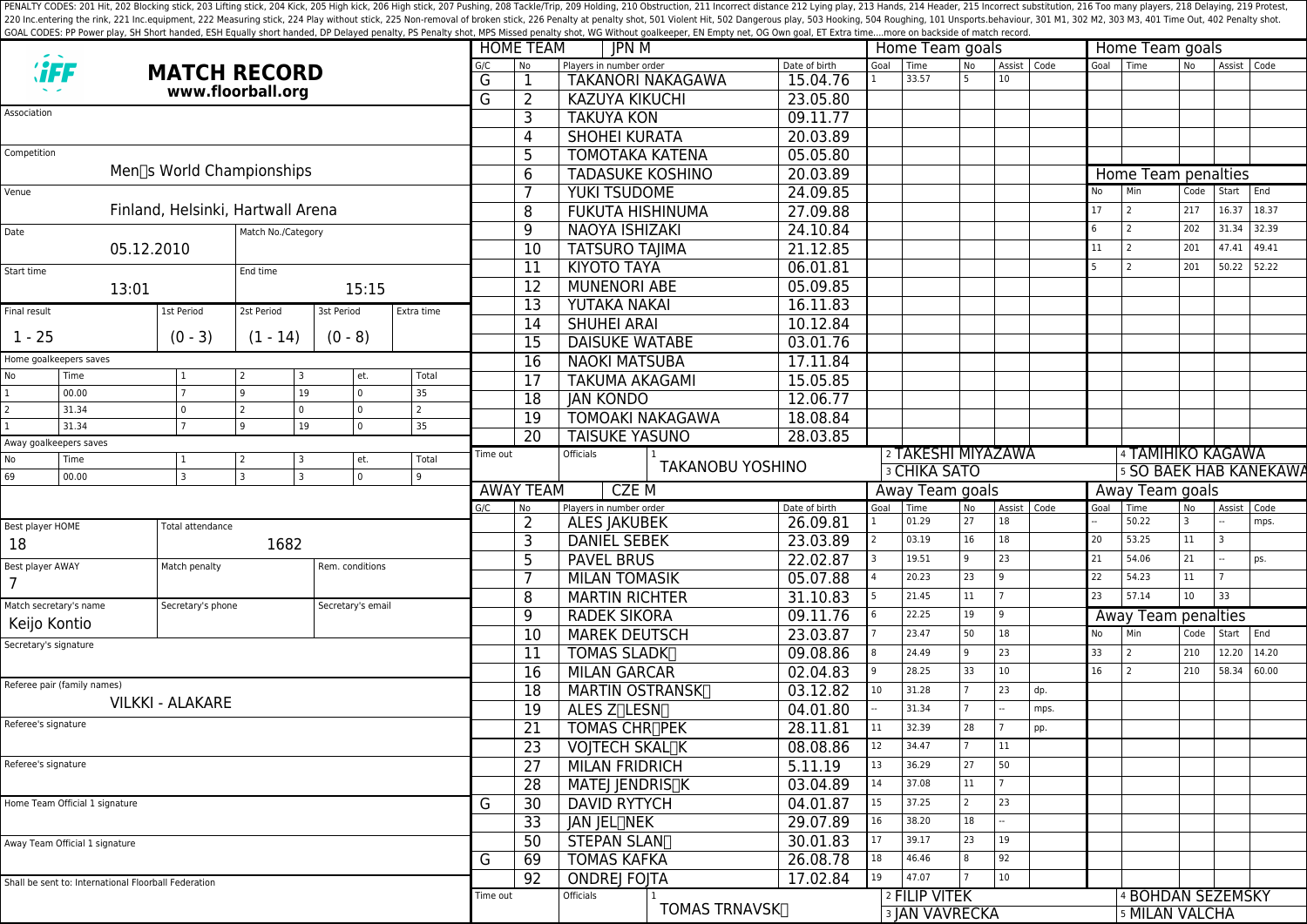PENALTY CODES: 201 Hit, 202 Blocking stick, 203 Lifting stick, 204 Kick, 204 Kick, 205 High kick, 204 Kick, 205 High kick, 206 High stick, 206 High stick, 206 High stick, 206 High stick, 207 Pushing, 208 Tackle/Trip, 209 H 220 Inc.entering the rink, 221 Inc.equipment, 222 Measuring stick, 224 Play without stick, 225 Non-removal of broken stick, 225 Penalty at penalty shot, 501 Violent Hit, 502 Dangerous play, 503 Hooking, 504 Roughing, 101 U GOAL CODES: PP Power play, SH Short handed, ESH Equally short handed, DP Delayed penalty, PS Penalty shot, MPS Missed penalty shot, WG Without goalkeeper, EN Empty net, OG Own goal, ET Extra time....more on backside of mat

|                                                      |                                        |                     |            |                    | <b>HOME TEAM</b><br>JPN M |                           |               |                         |                            | Home Team goals |                           |                     |          | Home Team goals   |                               |                 |                            |           |             |  |  |  |  |
|------------------------------------------------------|----------------------------------------|---------------------|------------|--------------------|---------------------------|---------------------------|---------------|-------------------------|----------------------------|-----------------|---------------------------|---------------------|----------|-------------------|-------------------------------|-----------------|----------------------------|-----------|-------------|--|--|--|--|
| <b><i>SFF</i></b><br><b>MATCH RECORD</b>             |                                        |                     | G/C        | No                 | Players in number order   |                           | Date of birth | Goal                    | Time                       | N <sub>o</sub>  | Assist Code               |                     |          | Goal Time         | No                            | Assist Code     |                            |           |             |  |  |  |  |
| www.floorball.org                                    |                                        |                     |            |                    |                           |                           |               |                         |                            |                 |                           |                     |          |                   |                               |                 |                            |           |             |  |  |  |  |
| Association                                          |                                        |                     |            |                    |                           |                           |               |                         |                            |                 |                           |                     |          |                   |                               |                 |                            |           |             |  |  |  |  |
|                                                      |                                        |                     |            |                    |                           |                           |               |                         |                            |                 |                           |                     |          |                   |                               |                 |                            |           |             |  |  |  |  |
|                                                      |                                        |                     |            |                    |                           |                           |               |                         |                            |                 |                           |                     |          |                   |                               |                 |                            |           |             |  |  |  |  |
| Competition                                          |                                        |                     |            |                    |                           |                           |               |                         |                            |                 |                           |                     |          |                   |                               |                 |                            |           |             |  |  |  |  |
|                                                      | Men <sup>[</sup> s World Championships |                     |            |                    |                           |                           |               |                         |                            |                 |                           |                     |          |                   |                               |                 | Home Team penalties        |           |             |  |  |  |  |
| Venue                                                |                                        |                     |            |                    |                           |                           |               |                         |                            |                 |                           |                     |          |                   |                               | No              | Min                        | Code      | Start End   |  |  |  |  |
|                                                      | Finland, Helsinki, Hartwall Arena      |                     |            |                    |                           |                           |               |                         |                            |                 |                           |                     |          |                   |                               |                 |                            |           |             |  |  |  |  |
| Date                                                 |                                        | Match No./Category  |            |                    |                           |                           |               |                         |                            |                 |                           |                     |          |                   |                               |                 |                            |           |             |  |  |  |  |
|                                                      | 05.12.2010                             |                     |            |                    |                           |                           |               |                         |                            |                 |                           |                     |          |                   |                               |                 |                            |           |             |  |  |  |  |
| Start time                                           |                                        | End time            |            |                    |                           |                           |               |                         |                            |                 |                           |                     |          |                   |                               |                 |                            |           |             |  |  |  |  |
| 13:01                                                |                                        |                     |            | 15:15              |                           |                           |               |                         |                            |                 |                           |                     |          |                   |                               |                 |                            |           |             |  |  |  |  |
| Final result                                         | 1st Period                             | 2st Period          | 3st Period |                    | Extra time                |                           |               |                         |                            |                 |                           |                     |          |                   |                               |                 |                            |           |             |  |  |  |  |
|                                                      |                                        |                     |            |                    |                           |                           |               |                         |                            |                 |                           |                     |          |                   |                               |                 |                            |           |             |  |  |  |  |
| $1 - 25$                                             | $(0 - 3)$                              | $(1 - 14)$          |            | $(0 - 8)$          |                           |                           |               |                         |                            |                 |                           |                     |          |                   |                               |                 |                            |           |             |  |  |  |  |
| Home goalkeepers saves                               |                                        |                     |            |                    |                           |                           |               |                         |                            |                 |                           |                     |          |                   |                               |                 |                            |           |             |  |  |  |  |
| No<br>Time<br>$\overline{c}$                         | $\mathbf 0$                            | 2<br>$\overline{2}$ | 3<br>0     | et.<br>$\mathbf 0$ | Total<br>$\overline{2}$   |                           |               |                         |                            |                 |                           |                     |          |                   |                               |                 |                            |           |             |  |  |  |  |
| 36.29<br>40.00                                       | $\overline{7}$                         | 9                   | 19         | $\mathbf 0$        | 35                        |                           |               |                         |                            |                 |                           |                     |          |                   |                               |                 |                            |           |             |  |  |  |  |
| 50.22                                                | $\mathbf{0}$                           |                     | 0          | $\mathbf 0$        | $\overline{2}$            |                           |               |                         |                            |                 |                           |                     |          |                   |                               |                 |                            |           |             |  |  |  |  |
| Away goalkeepers saves                               |                                        |                     |            |                    |                           |                           |               |                         |                            |                 |                           |                     |          |                   |                               |                 |                            |           |             |  |  |  |  |
| No<br>Time                                           | $\mathbf{1}$                           | $\sqrt{2}$          | 3          | et.                | Total                     | Time out                  |               | Officials               |                            |                 |                           | 2 TAKESHI MIYAZAWA  |          |                   |                               |                 | <b>4 TAMIHIKO KAGAWA</b>   |           |             |  |  |  |  |
|                                                      |                                        |                     |            |                    |                           |                           |               |                         | <b>TAKANOBU YOSHINO</b>    |                 |                           | <b>3 CHIKA SATO</b> |          |                   | <b>5 SO BAEK HAB KANEKAWA</b> |                 |                            |           |             |  |  |  |  |
|                                                      |                                        |                     |            |                    |                           | <b>AWAY TEAM</b><br>CZE M |               |                         |                            |                 | Away Team goals           |                     |          |                   |                               | Away Team goals |                            |           |             |  |  |  |  |
|                                                      |                                        |                     |            |                    |                           | G/C                       | No            | Players in number order |                            | Date of birth   | Goal<br>24                | Time<br>58.53       | No<br>27 | Assist Code<br>50 | sh.                           |                 | Goal Time                  | <b>No</b> | Assist Code |  |  |  |  |
| Best player HOME                                     | Total attendance                       |                     |            |                    |                           |                           |               |                         |                            |                 | 25                        | 59.26               | 21       | 92                | sh.                           |                 |                            |           |             |  |  |  |  |
| 18                                                   |                                        | 1682                |            |                    |                           |                           |               |                         |                            |                 |                           |                     |          |                   |                               |                 |                            |           |             |  |  |  |  |
| Best player AWAY                                     | Match penalty                          |                     |            | Rem. conditions    |                           |                           |               |                         |                            |                 |                           |                     |          |                   |                               |                 |                            |           |             |  |  |  |  |
| $\overline{7}$                                       |                                        |                     |            |                    |                           |                           |               |                         |                            |                 |                           |                     |          |                   |                               |                 |                            |           |             |  |  |  |  |
| Match secretary's name                               | Secretary's phone                      |                     |            | Secretary's email  |                           |                           |               |                         |                            |                 |                           |                     |          |                   |                               |                 |                            |           |             |  |  |  |  |
| Keijo Kontio                                         |                                        |                     |            |                    |                           |                           |               |                         |                            |                 |                           |                     |          |                   |                               |                 | Away Team penalties<br>Min |           | Start End   |  |  |  |  |
| Secretary's signature                                |                                        |                     |            |                    |                           |                           |               |                         |                            |                 |                           |                     |          |                   |                               | No              |                            | Code      |             |  |  |  |  |
|                                                      |                                        |                     |            |                    |                           |                           |               |                         |                            |                 |                           |                     |          |                   |                               |                 |                            |           |             |  |  |  |  |
| Referee pair (family names)                          |                                        |                     |            |                    |                           |                           |               |                         |                            |                 |                           |                     |          |                   |                               |                 |                            |           |             |  |  |  |  |
|                                                      | <b>VILKKI - ALAKARE</b>                |                     |            |                    |                           |                           |               |                         |                            |                 |                           |                     |          |                   |                               |                 |                            |           |             |  |  |  |  |
| Referee's signature                                  |                                        |                     |            |                    |                           |                           |               |                         |                            |                 |                           |                     |          |                   |                               |                 |                            |           |             |  |  |  |  |
|                                                      |                                        |                     |            |                    |                           |                           |               |                         |                            |                 |                           |                     |          |                   |                               |                 |                            |           |             |  |  |  |  |
| Referee's signature                                  |                                        |                     |            |                    |                           |                           |               |                         |                            |                 |                           |                     |          |                   |                               |                 |                            |           |             |  |  |  |  |
|                                                      |                                        |                     |            |                    |                           |                           |               |                         |                            |                 |                           |                     |          |                   |                               |                 |                            |           |             |  |  |  |  |
|                                                      |                                        |                     |            |                    |                           |                           |               |                         |                            |                 |                           |                     |          |                   |                               |                 |                            |           |             |  |  |  |  |
| Home Team Official 1 signature                       |                                        |                     |            |                    |                           |                           |               |                         |                            |                 |                           |                     |          |                   |                               |                 |                            |           |             |  |  |  |  |
|                                                      |                                        |                     |            |                    |                           |                           |               |                         |                            |                 |                           |                     |          |                   |                               |                 |                            |           |             |  |  |  |  |
| Away Team Official 1 signature                       |                                        |                     |            |                    |                           |                           |               |                         |                            |                 |                           |                     |          |                   |                               |                 |                            |           |             |  |  |  |  |
|                                                      |                                        |                     |            |                    |                           |                           |               |                         |                            |                 |                           |                     |          |                   |                               |                 |                            |           |             |  |  |  |  |
| Shall be sent to: International Floorball Federation |                                        |                     |            |                    |                           |                           |               |                         |                            |                 |                           |                     |          |                   |                               |                 |                            |           |             |  |  |  |  |
|                                                      |                                        |                     |            |                    |                           | Time out                  |               | Officials               | TOMAS TRNAVSK <sub>I</sub> |                 |                           | 2 FILIP VITEK       |          |                   |                               |                 | 4 BOHDAN SEZEMSKY          |           |             |  |  |  |  |
|                                                      |                                        |                     |            |                    |                           |                           |               |                         |                            |                 | <sup>3</sup> JAN VAVRECKA |                     |          |                   |                               | 5 MILAN VALCHA  |                            |           |             |  |  |  |  |